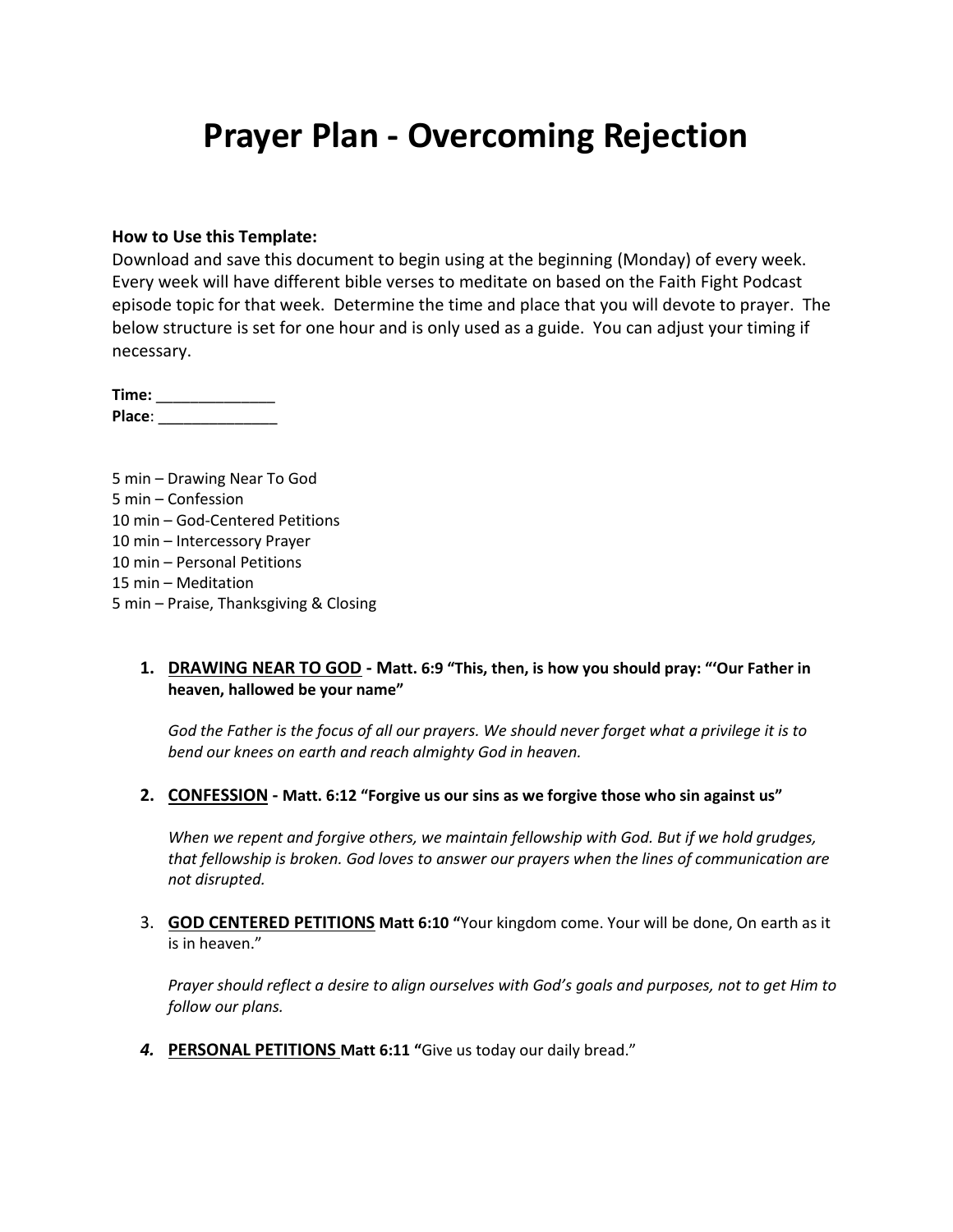*We are dependent upon the Lord for our needs and He wants us to come to Him with our requests.*

5. **MEDITATION Joshua 1:8** "Keep this Book of the Law always on your lips; meditate on it day and night, so that you may be careful to do everything written in it. Then you will be prosperous and successful."

*Meditation is thinking about the word of God to understand what it means in the context of the scripture and how it can apply to your life today. The Word of God is powerful enough to still be relevant in your life today even though it was written thousands of years ago.*

## **Read through the scripture passages for today as listed below:**

Meditational Verses Monday: Psalm 27 Tuesday: 1 Peter 5:1-11 Wednesday: John 1:1-18 Thursday: Luke 6:20-23 Friday: Psalm 118 Saturday: John 10:22-42 Sunday: Psalm 139

**Once you have read the scripture for today, write down your answer to the questions below or any other insight/revelation that you receive in your prayer journal.** 

- 1. Is there a promise to claim?
- 2. Is there a lesson to learn?
- 3. Is there a blessing to enjoy?
- 4. Is there a command to obey?
- 5. Is there a sin to avoid?
- 6. Is there a new thought to carry with me?
- **6. PRAISE & THANKSGIVING 1 John 5:14-15** "This is the confidence we have in approaching God: that if we ask anything according to his will, he hears us. And if we know that he hears us whatever we ask—we know that we have what we asked of him."

We can end our prayer time with confidence that God has heard our prayer and will *answer in His perfect timing. Demonstrate your faith in Him by showing thanks before you see the answer to your prayers.*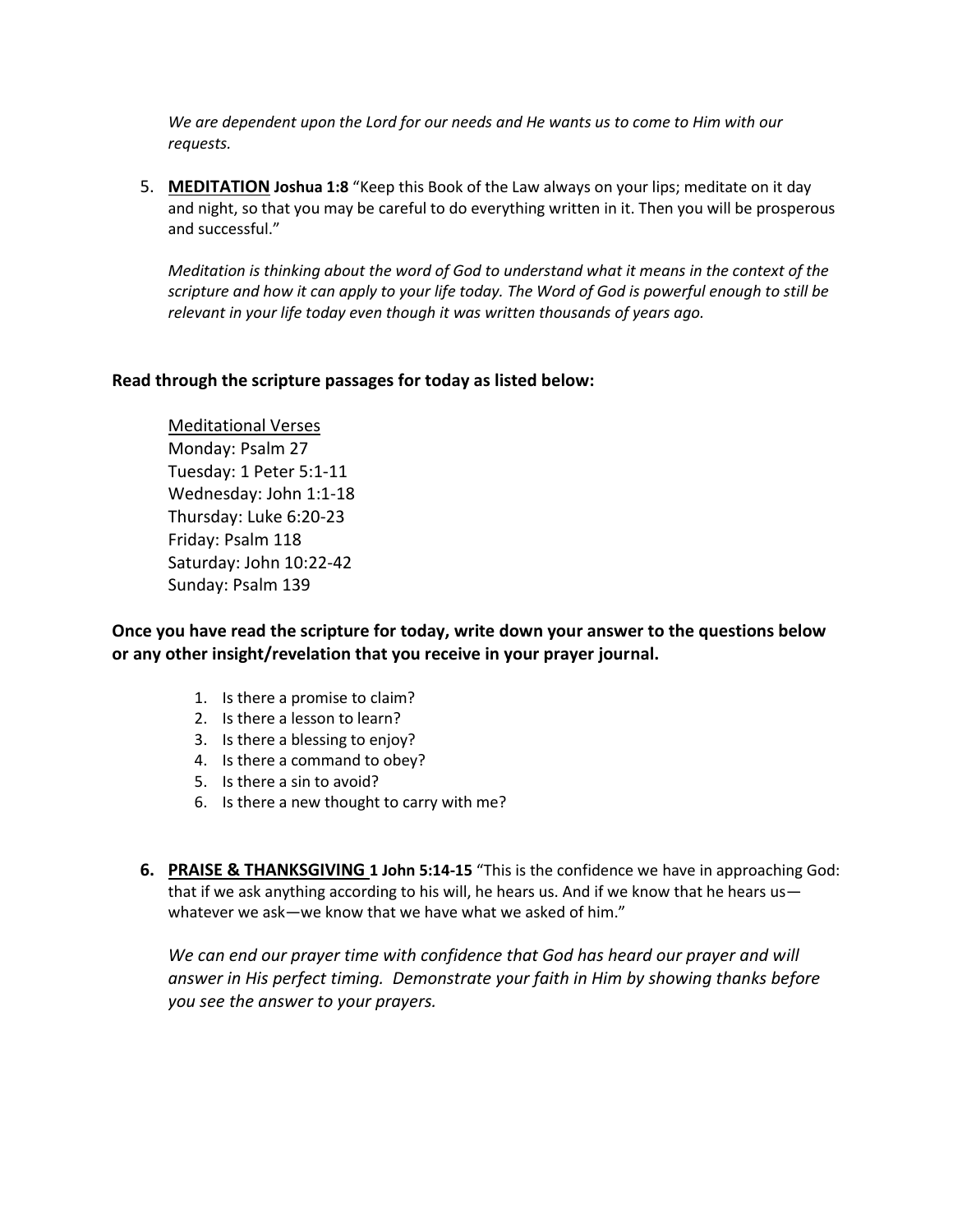# **Overcoming Rejection – Notes & Bible Verses**

Rejection is such a tough emotion to deal with. Unfortunately some people have had to deal with it in the worst scenarios like being rejected by siblings, parents or long-time friends. It's difficult to overcome the feeling of rejection. What usually comes with it is low self-esteem and worthlessness. But even when people in the world reject you, God accepts you and loves you more than you can imagine. Let's talk about overcoming the feeling of rejection today.

## *Casting all your anxieties on him, because he cares for you. - 1 Peter 5:7 ESV*

Carrying your worries stresses and daily struggles by yourself shows that you have not trusted God fully with your life. It takes humility to recognize that God cares to admit to your need of him and to let others in gods family help you. If you were holding on to feelings of rejection commit them into Gods hand and allow him to heal your heart and help you move forward.

For my father and my mother have forsaken me, but the Lord will take me in. - *Psalm 27:10*

Many people have had the sad experience of being forsaken by their father or mother. Broken homes, differences of beliefs, or addiction to drugs or alcohol can you leave children impacted for life. God can take that place in our lives, heal your heart and fill the void left by rejection. He can direct us to adults who may take the role of mother and father for us and assist us in growing spiritually.

### *He came to his own, and his own people did not receive him. - John 1:11 ESV*

Even the people chosen by God to prepare the rest of the world for the Messiah rejected Jesus. This is even with all of the Old testament pointing to his arrival. If you are feeling rejected by anyone right now let this serve as a reminder that even Jesus was rejected by his own but He overcame.

### *The stone that the builders rejected has become the cornerstone. - Psalm 118:22*

Jesus referred to this verse when he spoke about being rejected by his own people in Matthew 21:42. Although he was rejected, Jesus is now the chief cornerstone, the most important part of the church. The corner stone is the foundation stone holding the entire structure together. And